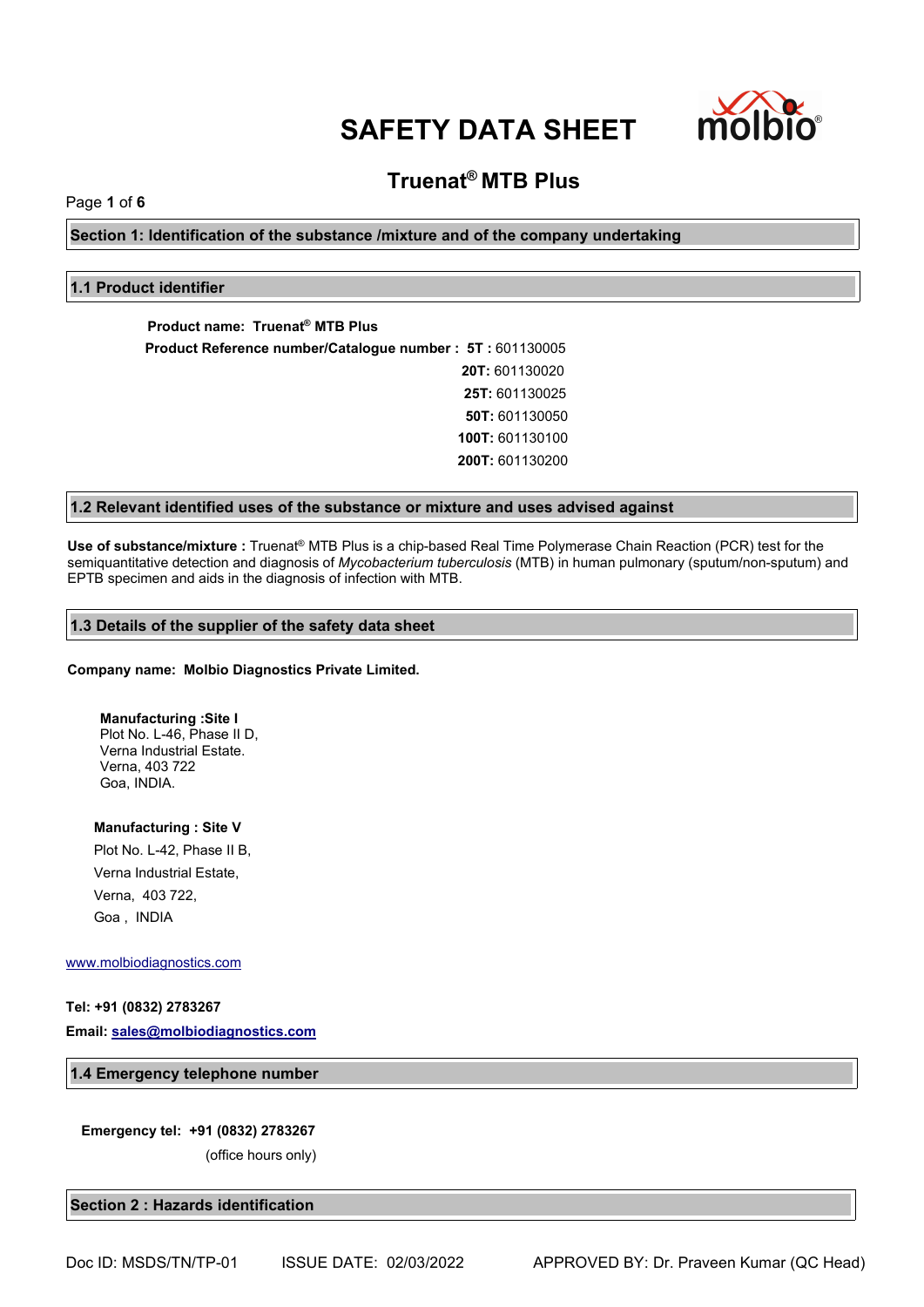

# **Truenat® MTB Plus**

# Page **2** of **6**

**+2.1 Classification of the substance or mixture**

**Classification under CLP:** This product has no classification under CLP.

# **2.2 Label elements**

**Label elements:** Not Applicable

**Precautionary statements:** Not Applicable

#### **2.3 Other hazards**

Not Applicable

# **Section 3 : Composition /information on ingredients**

# **3.1 Substances**

# **Truenat® MTB Plus**

The concentration of the raw material (chemicals) used in preparation of the Biomix is very negligible (< 0.1 % w/w) in the final buffer concentration. The product has no classification under CLP and is not falling under SVHC as per REACH Regulation (EC) No 1907/2006.

# **Contents:**

*Truenat<sup>®</sup> Blank chip PCBA* (CAS number Not Applicable)

#### *Biomix*

Tricine (CAS # 5704-04-1) Bovine Serum Albumin (CAS # 9048-46-8) Potassium Chloride (CAS # 7447-40-7) Tween 20 (CAS # 90005-64-5) Trehalose (CAS # 6138-23-4) Trizma HCl (CAS # 1185-53-1) Magnesium Chloride (7786-30-3) EDTA (CAS # 60-00-4) Paraffin Wax (CAS # 8002-74-2) Glycerol (CAS # 56-81-5) Taq Polymerase (CAS number Not Applicable) Primer- Probe mix (CAS number Not Applicable) DNTPs (CAS number Not Applicable) Uracil N Glycosylase(CAS number Not Applicable)

# **Section 4 : First aid measures**

# **4.1 Description of first aid measures**

**Skin contact:** Wash immediately with plenty of soap and water

**Eye contact:** Rinse cautiously with water for several minutes. Remove contact lenses, if present and if easy to do so. Continue rinsing. If eye irritation persists, seek medical advice/attention.

**Ingestion:** Solid material is not acutely toxic; however, if molten material is swallowed, seek immediate medical attention.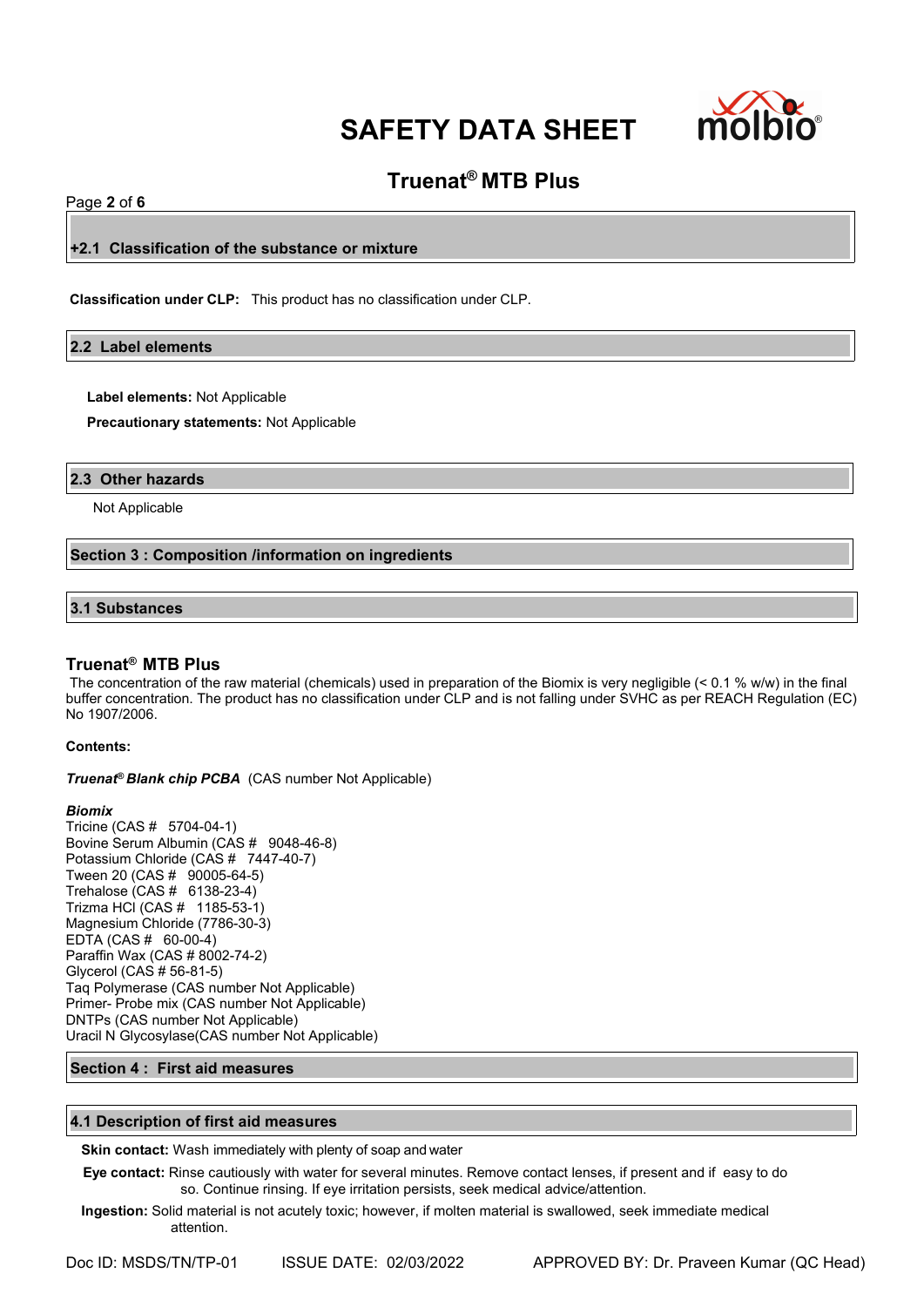

# **Truenat® MTB Plus**

### Page **3** of **6**

**Inhalation:** Irritation is unlikely to occur but can be due to molten wax fumes, but in the event of discomfort, move the victim away from source of exposure and into fresh air, if necessary seek medical assistance.

### **4.2 Most important symptoms and effects, both acute and delayed**

**Skin contact:** Molten wax can cause thermal burns. **Eye contact:** Redness and irritation. **Ingestion:** There may be throat irritation. **Inhalation:** No symptoms due to solid wax, but fumes might cause irritation and discomfort.

#### **4.3 Indication of any immediate medical attention and special treatment needed**

**Immediate / special treatment:** If eye irritation persists, seek medical advice/ attention. If molten material is swallowed, seek immediate medical attention.

#### **Section 5: Fire -fighting measures**

#### **5.1 Extinguishing media**

**Extinguishing media:** Carbon dioxide, dry chemical powder or polymer foam.

#### **5.2 Special hazards arising from the substance or mixture**

**Exposure hazards:** No known specific hazards

#### **5.3 Advice for fire fighters**

**Advice for fire-fighters:** Wear self-contained breathing apparatus and protective clothing to prevent contact with skin and eyes.

# **Section 6: Accidental release measures**

#### **6.1 Personal precautions, protective equipment and emergency procedures**

**Personal precautions:** Refer to section 8 of SDS for personal protection details.

#### **6.2 Environmental precautions**

**Environmental precautions:** Do not discard into drains or rivers, waste bins.

### **6.3 Methods and material for containment and cleaning up**

**Containment and Clean-up procedures:** Spills of potentially infectious material should be cleaned up immediately with absorbent paper tissue and the contaminated area should be decontaminated with disinfectant such as 0.5% freshly prepared sodium hypochlorite.

Used Truenat® MTB Plus chip, remains of samples, reagents of human and animal origin, as well as contamination materials, disposables, neutralized acids and other waste materials must be discarded according to the local regulations after decontamination by immersion in a freshly prepared 0.5% of sodium hypochlorite for 30 minutes (1 volume if 5% sodium hypochlorite for 10 volumes of contaminated fluid or water)

#### **6.4 Reference to other sections**

**Reference to other sections:** Refer to section 8 of SDS.

**Section 7: Handling and storage**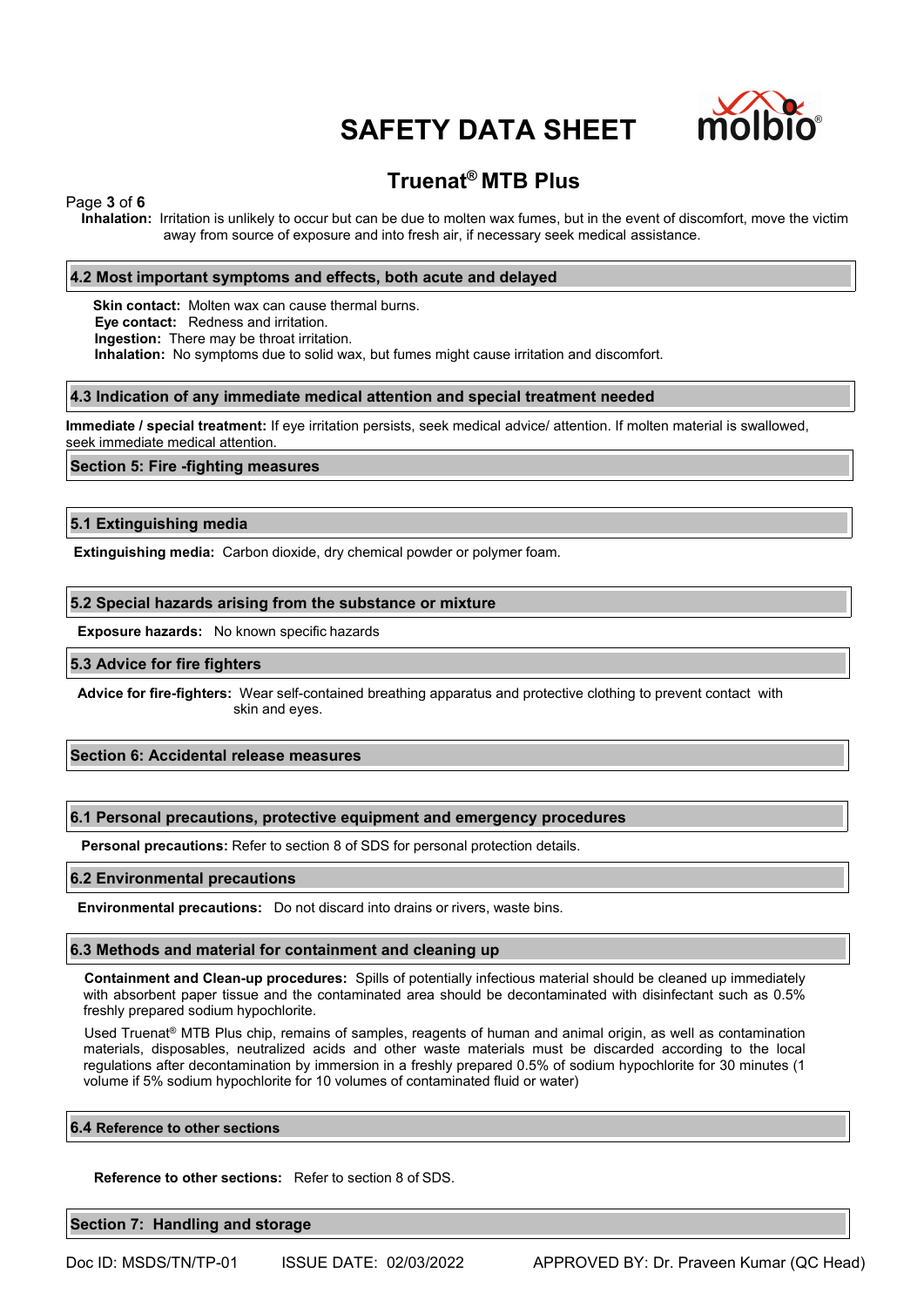

# **Truenat® MTB Plus**

Page **4** of **6**

### **7.1 Precautions for safe handling**

**Handling requirements:** No special requirements.

# **7.2 Conditions for safe storage , including any incompatibilities**

**Storage conditions:** Store in original container between 2ºC to 30ºC. Do not expose to moisture and direct sunlight. **Suitable packaging:** Must only be kept in original packaging.

#### **7.3 Specific end use(s)**

**Specific end use(s):** *In-vitro* diagnosis of *Mycobacterium tuberculosis*.

# **Section 8: Exposure controls/personal protection**

# **8.1 Control parameters**

**Workplace exposure limits:** No data available.

# **8.2 Exposure controls**

**Engineering measures:** Ensure all engineering measures mentioned in section 7 of SDS are in place.

**Respiratory protection:** Respiratory protection notrequired.

**Hand protection:** Protective gloves.

**Eye protection:** No specific measures are required when using good safe practice.

**Skin protection:** Protective clothing not required when using good safe practice.

# **Section 9: Physical and chemical properties**

#### **9.1 Information on basic physical and chemical properties**

**State:** Solid **Colour:** White **Odour:** Odourless **Solubility in water:** Insoluble

**Viscosity:** Not Applicable

**pH:** Not Applicable

**Boiling point/range°C:** No data available **Melting point/range°C:** No data available. **Flash point°C:** No data available **Autoflammability°C:** No data available. **Vapour pressure:** No data available. **Relative density:** No data available.

**9.2 Other Information**

**Other information:** None

**Section 10: Stability and reactivity**

**10.1 Reactivity**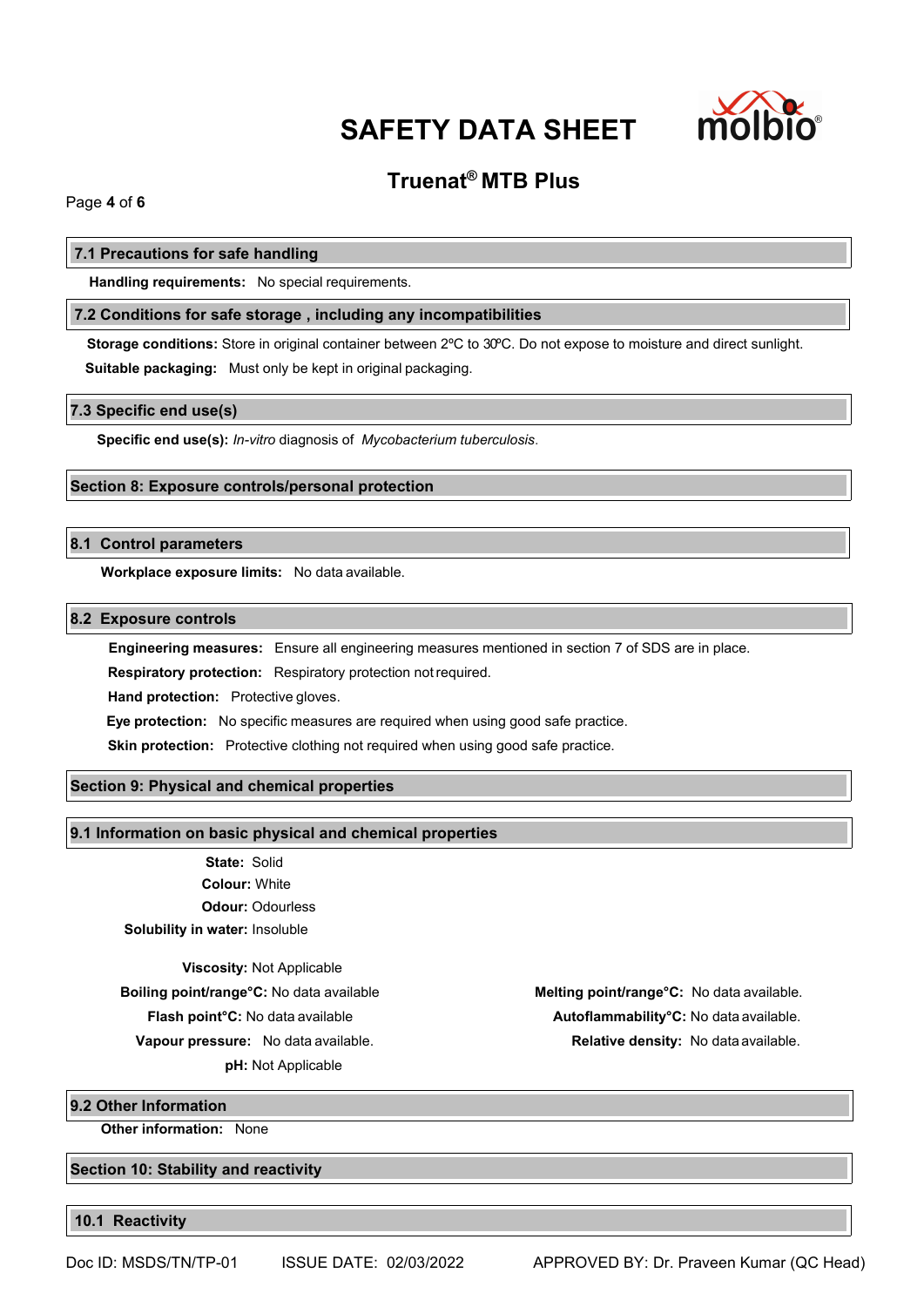

# **Truenat® MTB Plus**

# Page **5** of **6**

**Reactivity:** Stable under recommended transport or storage conditions.

#### **10.2 Chemical stability**

**Chemical stability:** Stable under specified conditions.

#### **10.3 Possibility of hazardous reactions**

**Hazardous reactions:** No possible hazardous reactions.

#### **10.4 Conditions to avoid**

**Conditions to avoid:** Exposure to high temperature.

#### **10.5 Incompatible materials**

**Materials to avoid:** Organic solvents.

#### **10.6 Hazardous decomposition products**

**Hazardous decomposition products:** No hazardous decomposition products are formed in high quantities

# **Section 11: Toxocological information**

#### **Section 11.1 Information on Toxocological effects**

**Toxicity values:** No data available.

# **Symptoms/routes of exposure**

**Skin contact:** There may be mild irritation at the site of contact

**Eye contact:** There may be irritation and redness.

**Ingestion:** There may be irritation of the throat.

**Inhalation:** No symptoms due to solid wax, but fumes might cause irritation and discomfort.

# **Section 12: Ecological information**

**12.1 Toxicity**

**Ecotoxicity values:** No data available.

#### **12.2 Persistence and degradability**

**Persistence and degradability:** N o n - b iodegradable.

**12.3 Bioaccumulative potential**

**Bioaccumulative potential:** No bioaccumulation potential.

#### **12.4 Mobility in soil**

**Mobility:** Not readily absorbed into soil.

#### **12.5 Results of PBT and vPvB assessment.**

Results of PBT and vPvB assessment: Not Applicable

# **12.6 Other adverse effects**

**Other adverse effects:** Not Applicable